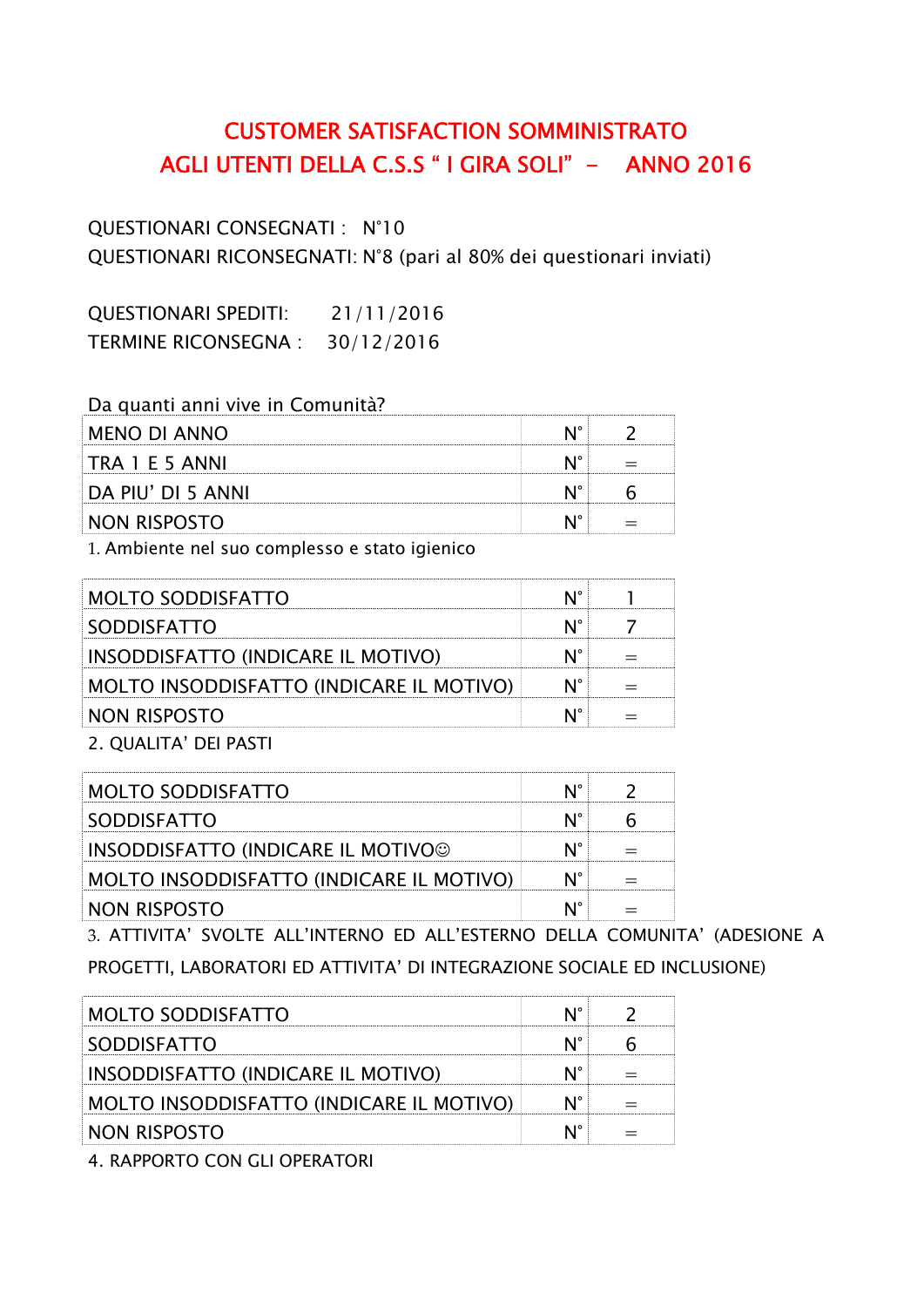| <b>MOLTO SODDISFATTO</b>                 |  |
|------------------------------------------|--|
| SODDISFATTO                              |  |
| INSODDISFATTO (INDICARE IL MOTIVO)       |  |
| MOLTO INSODDISFATTO (INDICARE IL MOTIVO) |  |
| NON RISPOSTO                             |  |

5. QUALITA' DELLE CURE MEDICHE, INFERMIERISTICHE E DEI TRATTAMENTI RIABILITATIVI

| <b>MOLTO SODDISFATTO</b>                 |  |
|------------------------------------------|--|
| <b>SODDISFATTO</b>                       |  |
| INSODDISFATTO (INDICARE IL MOTIVO)       |  |
| MOLTO INSODDISFATTO (INDICARE IL MOTIVO) |  |
| NON RISPOSTO                             |  |

## 6. QUALITA' DELLE CURE IGIENICHE ED ASSISTENZIALI

| <b>MOLTO SODDISFATTO</b>                 |  |
|------------------------------------------|--|
| <b>SODDISFATTO</b>                       |  |
| INSODDISFATTO (INDICARE IL MOTIVO)       |  |
| MOLTO INSODDISFATTO (INDICARE IL MOTIVO) |  |
| NON RISPOSTO                             |  |

7. POSSIBILITA' DI AUTODETERMINARE IL PROGETTO DI VITA COMUNITARIA

| <b>MOLTO SODDISFATTO</b>                                 |  |
|----------------------------------------------------------|--|
| <b>SODDISFATTO</b>                                       |  |
| INSODDISFATTO (INDICARE IL MOTIVO)                       |  |
| MOLTO INSODDISFATTO (INDICARE IL MOTIVO)                 |  |
| NON RISPOSTO                                             |  |
| <b>DOCCIBULTA!</b> DI MANITEMENE CONTATTI COM LA FAMICUA |  |

8. POSSIBILITA' DI MANTENERE CONTATTI CON LA FAMIGLIA ED IL CONTESTO DI ORIGINE

| MOLTO SODDISFATTO                                                |  |
|------------------------------------------------------------------|--|
| <b>SODDISFATTO</b>                                               |  |
| INSODDISFATTO (INDICARE IL MOTIVO)                               |  |
| MOLTO INSODDISFATTO (INDICARE IL MOTIVO)                         |  |
| NON RISPOSTO                                                     |  |
| A LICCITE CITE COCCIONAL BARTECIBAZIONE A FECTE EN INIZIATIVE CA |  |

9. USCITE, GITE, SOGGIORNI, PARTECIPAZIONE A FESTE ED INIZIATIVE SOCIALI

| MOLTO SODDISFATT(  |  |
|--------------------|--|
| <b>SODDISEATTO</b> |  |